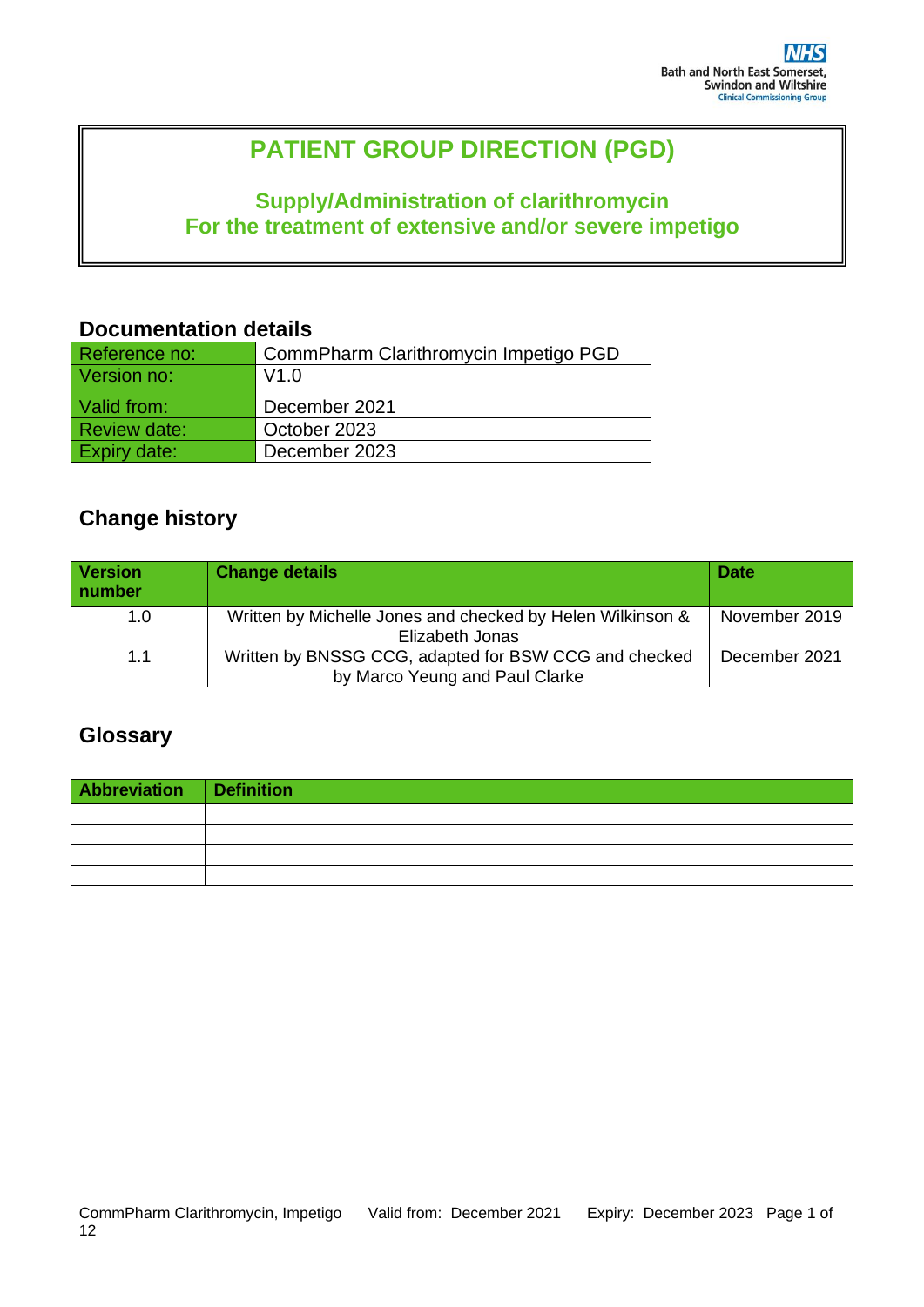## **1. PGD template development**

| Developed by:                                                         | <b>Name</b>                                                                      | <b>Signature</b> | <b>Date</b> |
|-----------------------------------------------------------------------|----------------------------------------------------------------------------------|------------------|-------------|
| <b>Pharmacist</b>                                                     | Michelle Jones, Senior Medicines<br><b>Optimisation Pharmacist, BNSSG</b><br>CCG |                  | 10.02.2020  |
| <b>Doctor</b>                                                         | Dr Shaba Nabi, GP Prescribing lead,<br><b>BNSSG CCG</b>                          |                  | 12.02.2020  |
| <b>Registered</b><br>Professional<br>representing users<br>of the PGD | Helen Wilkinson, Principal Medicines<br>Optimisation Pharmacist, BNSSG<br>CCG    |                  | 12.02.2020  |

### **PGD Working Group Membership**

| <b>Name</b>            | <b>Designation</b>                                            |
|------------------------|---------------------------------------------------------------|
| <b>Helen Wilkinson</b> | <b>Principal Medicines Optimisation Pharmacist, BNSSG CCG</b> |
| Elizabeth Jonas        | Senior Medicines Optimisation Pharmacist, BNSSG CCG           |
| Michelle Jones         | Senior Medicines Optimisation Pharmacist, BNSSG CCG           |
| <b>Judith Poulton</b>  | <b>Pharmacist, Avon Local Pharmaceutical Committee</b>        |
| Dr Shaba Nabi          | GP Prescribing Lead, BNSSG CCG                                |
| <b>Richard Brown</b>   | <b>Pharmacist, Avon Local Pharmaceutical Committee</b>        |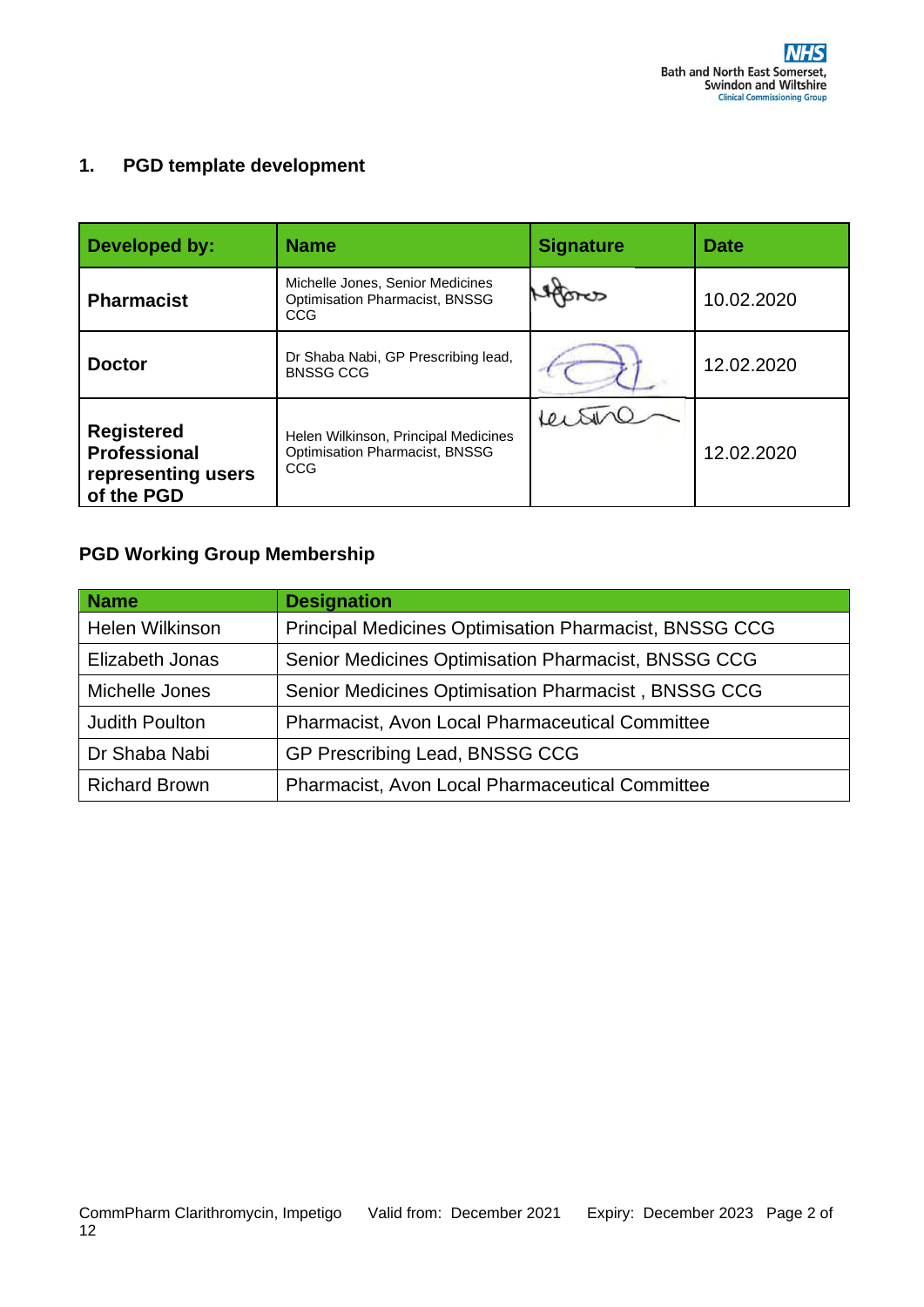*2.* **Organisational authorisations** *(may require amendment depending on how the service using the PGD is being commissioned/the organisation who is responsible for authorising the PGD – not all fields may be applicable)* 

The PGD is not legally valid until it has had the relevant organisational authorisation.

It is the responsibility of the organisation that has legal authority to authorise the PGD, to ensure that all legal and governance requirements are met. The authorising body accepts governance responsibility for the appropriate use of the PGD.

**Bath and North East Somerset, Swindon and Wiltshire CCG** authorises this PGD for use by the services or providers listed below:

**Authorised for use by the following organisation and/or services**

All community pharmacies contracted to provide the BSW CCG Community Pharmacy PGD Service for Minor Ailments

**Limitations to authorisation**

None

| <b>Senior Doctor</b>            |                 |            |             |
|---------------------------------|-----------------|------------|-------------|
| <b>Role</b>                     | <b>Name</b>     | Sign       | <b>Date</b> |
| <b>Medical Director BSW CCG</b> | Dr Ruth Grabham | Can graman | 08.12.21    |

| <b>Senior Pharmacist</b>                                       |                    |             |             |
|----------------------------------------------------------------|--------------------|-------------|-------------|
| Role                                                           | <b>Name</b>        | <b>Sign</b> | <b>Date</b> |
| <b>Associate Director (Medicines</b><br>Optimisation), BSW CCG | <b>Paul Clarke</b> | P. Chal.    | 02.12.21    |

| <b>Organisational approval (legal requirement)</b> |             |                   |             |
|----------------------------------------------------|-------------|-------------------|-------------|
| <b>Role</b>                                        | <b>Name</b> | <b>Sign</b>       | <b>Date</b> |
| Director (Medicines<br>Optimisation), BSW CCG      | Nadine Fox  | <b>CONTRACTOR</b> | 02.12.21    |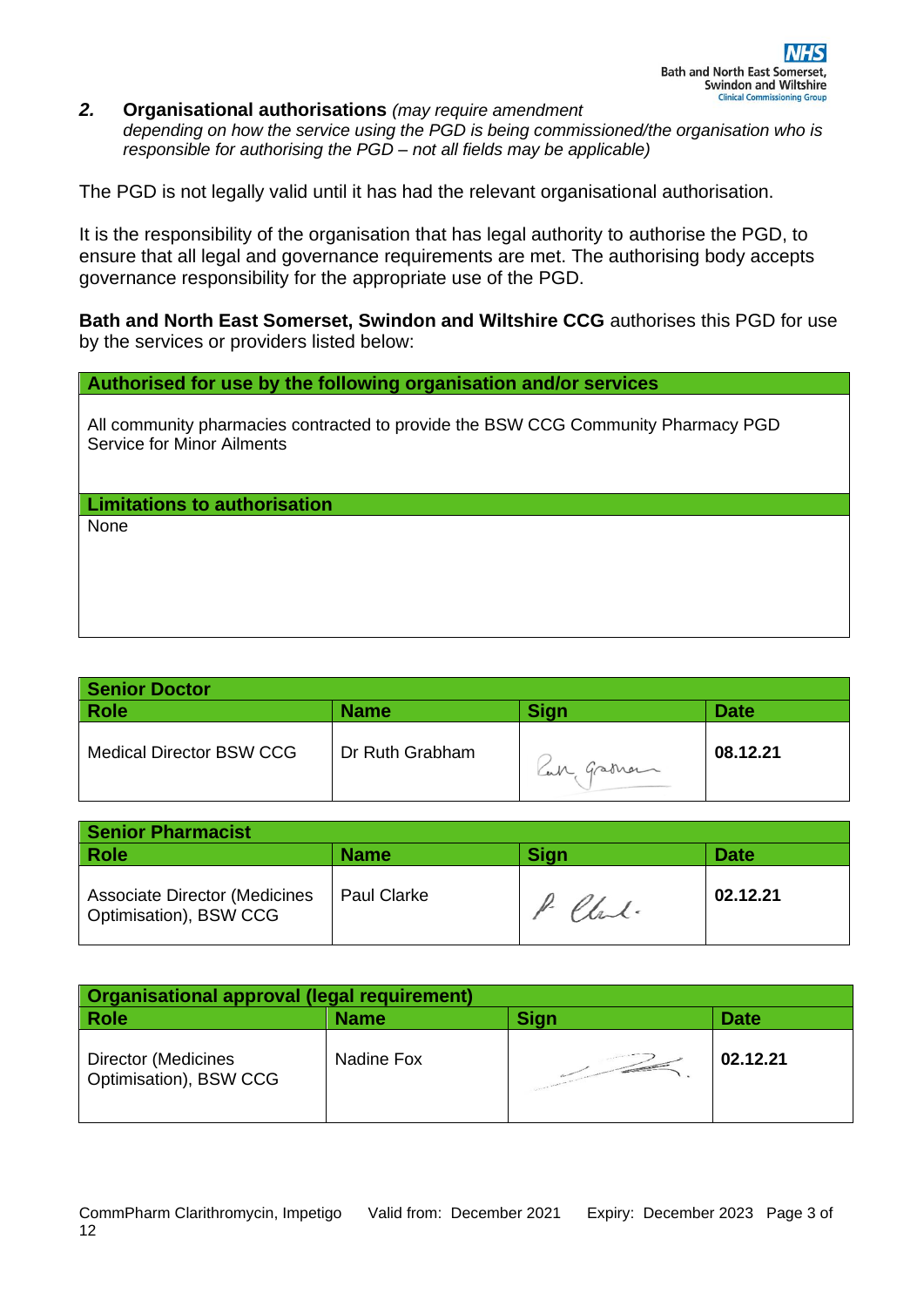Local enquiries regarding the use of this PGD may be directed to [bswccg.prescribing@nhs.net](mailto:bswccg.prescribing@nhs.net)

Section 7 provides a registered health professional authorisation sheet. Individual professionals must be authorised by name to work to this PGD. Alternative authorisation sheets/templates may be used where appropriate in accordance with local policy.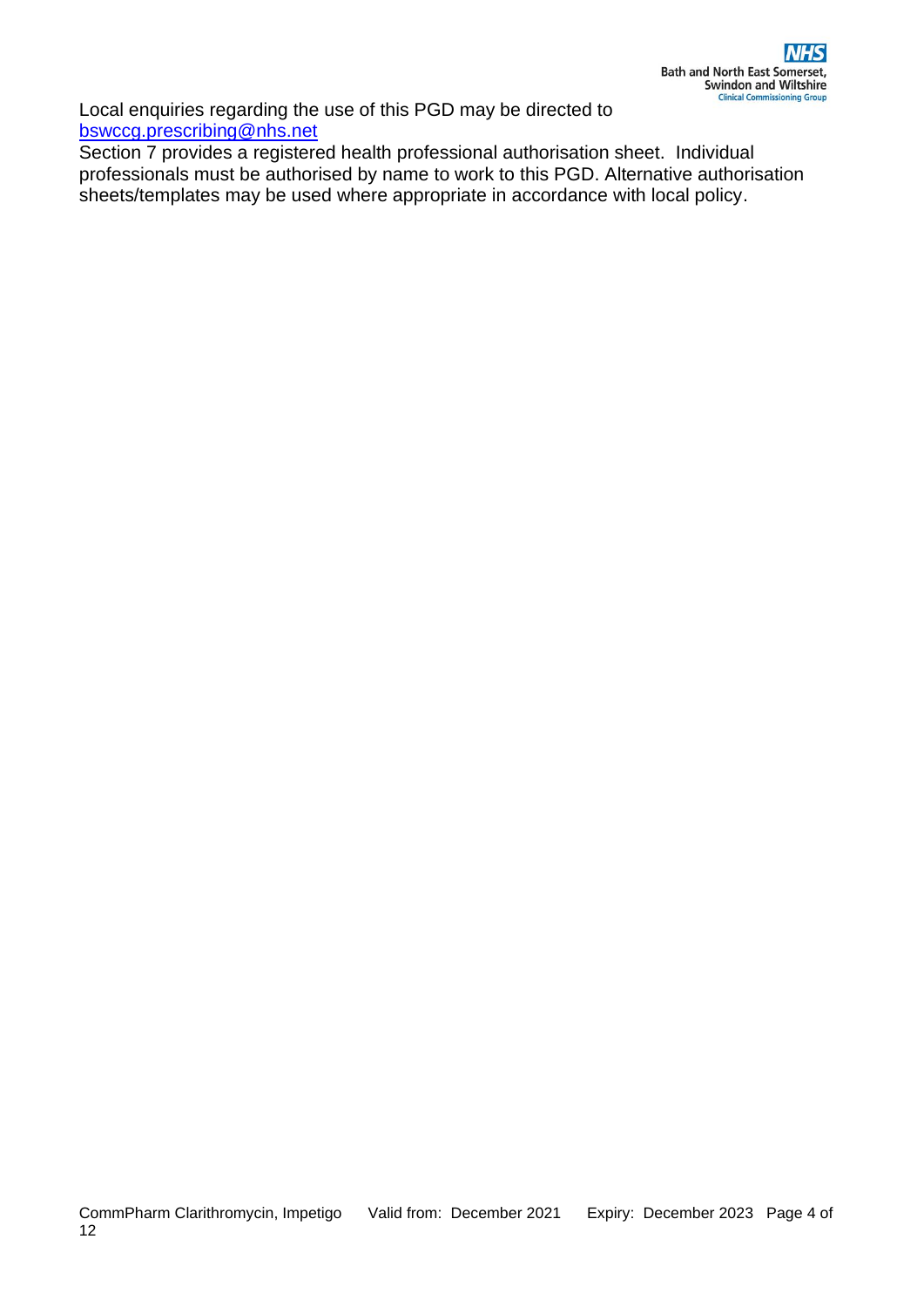#### **3. Characteristics of staff**

| <b>Qualifications and</b><br>professional registration | Pharmacists registered with the General Pharmaceutical Council<br>(GPhC)                                                                                                                                                                                                                                                                                                                                                                                                                                                                                                                                                                                                                                                                                                                                                                                                                                                                                                                                                                                                                                                    |
|--------------------------------------------------------|-----------------------------------------------------------------------------------------------------------------------------------------------------------------------------------------------------------------------------------------------------------------------------------------------------------------------------------------------------------------------------------------------------------------------------------------------------------------------------------------------------------------------------------------------------------------------------------------------------------------------------------------------------------------------------------------------------------------------------------------------------------------------------------------------------------------------------------------------------------------------------------------------------------------------------------------------------------------------------------------------------------------------------------------------------------------------------------------------------------------------------|
| <b>Initial training</b>                                | must be authorised by name as an approved practitioner under<br>$\bullet$<br>the current terms of this Patient Group Direction before working<br>to it<br>Has undertaken appropriate training and declared themselves<br>$\bullet$<br>assessed competent to carry out clinical assessment of patient<br>leading to diagnosis that requires treatment according to the<br>indications listed in this PGD<br>must have undertaken appropriate training for working under<br>$\bullet$<br>PGDs for supply/administration of medicines<br>must be competent in the use of PGDs (see NICE Competency<br>framework for health professionals using patient group<br>directions)<br>must have access to the Patient Group Direction and<br>associated online resource<br>should fulfil any additional requirements defined by local policy<br>The registered healthcare professional authorised to operate<br>under this PGD must have undertaken appropriate training and<br>successfully completed the declaration of competence to<br>undertake clinical assessment of patient leading to diagnosis of<br>the conditions listed. |
| <b>Competency assessment</b>                           | Complete the self-declaration for this PGD on PharmOutcomes<br>Staff operating under this PGD are encouraged to review their<br>competency using the NICE Competency Framework for health<br>professionals using patient group directions<br>Individuals operating under this PGD are personally responsible<br>for ensuring they remain up to date with the use of all medicines<br>included in the PGD - if any training needs are identified these<br>should be discussed with the senior individual responsible for<br>authorising individuals to act under the PGD and further<br>training provided as required.                                                                                                                                                                                                                                                                                                                                                                                                                                                                                                       |
| <b>Ongoing training and</b><br>competency              | Practitioners must ensure they are up to date with relevant issues<br>and clinical skills relating to this PGD and should be aware of any<br>change to the recommendations for the medicines listed. It is the<br>responsibility of the individual to keep up-to-date with Continued<br>Professional Development (CPD).                                                                                                                                                                                                                                                                                                                                                                                                                                                                                                                                                                                                                                                                                                                                                                                                     |
|                                                        | The decision to supply any medication rests with the individual registered health<br>professional who must abide by the PGD and any associated organisation policies.                                                                                                                                                                                                                                                                                                                                                                                                                                                                                                                                                                                                                                                                                                                                                                                                                                                                                                                                                       |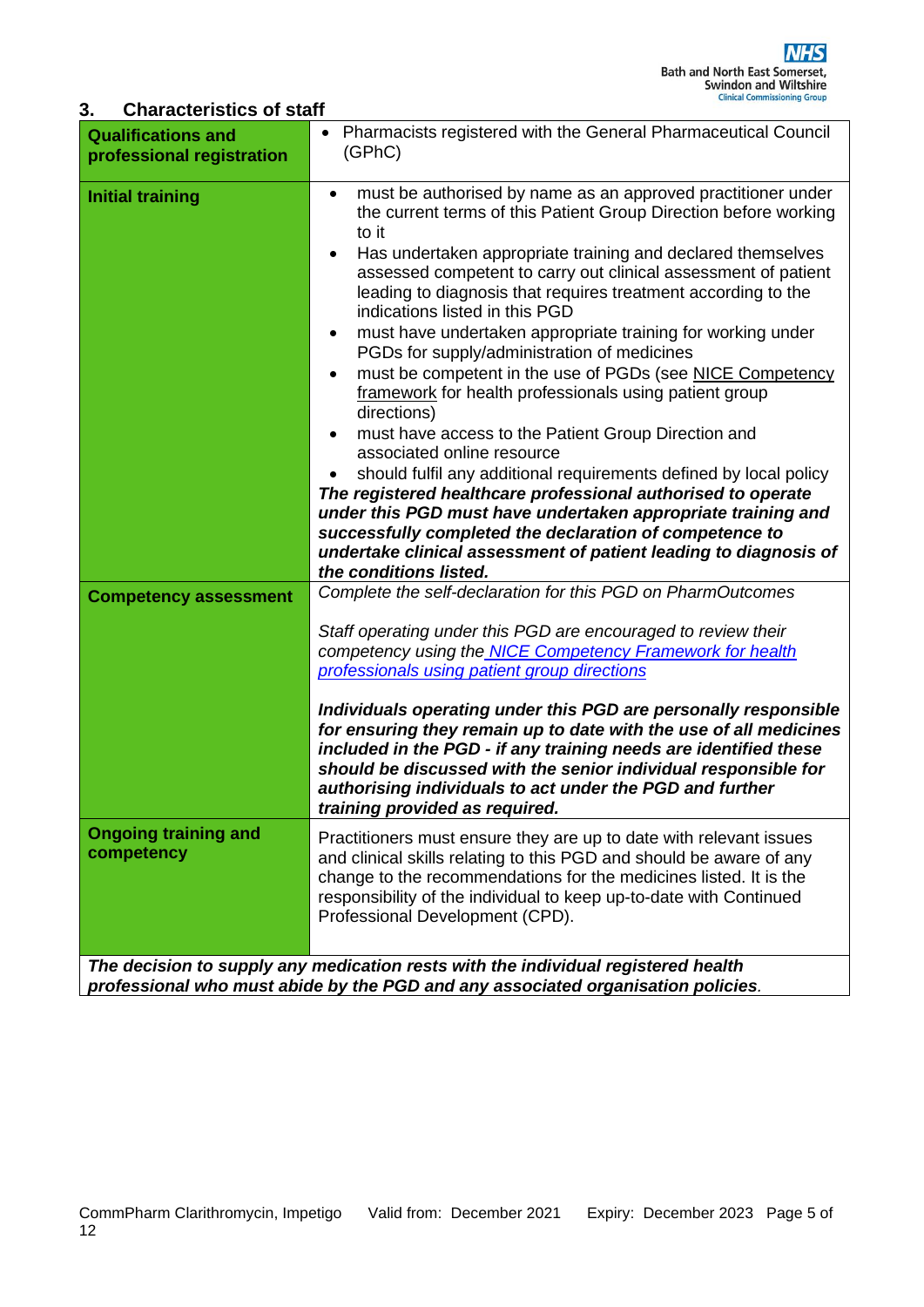### **4. Clinical condition or situation to which this PGD applies**

| <b>Clinical condition or</b><br>situation to which this<br><b>PGD applies</b> | Widespread impetigo in children aged 2 years and over and<br>adults                                                                                                                                                                                                                                                                                                                                                                                                                                                                                                                                                                                                                                                                                                                                                                                                                                                                                 |  |
|-------------------------------------------------------------------------------|-----------------------------------------------------------------------------------------------------------------------------------------------------------------------------------------------------------------------------------------------------------------------------------------------------------------------------------------------------------------------------------------------------------------------------------------------------------------------------------------------------------------------------------------------------------------------------------------------------------------------------------------------------------------------------------------------------------------------------------------------------------------------------------------------------------------------------------------------------------------------------------------------------------------------------------------------------|--|
|                                                                               | Second-line agent when the recommended first-line drug, a<br>$\bullet$<br>penicillin, is contraindicated, as penicillin hypersensitivity is<br>known or suspected                                                                                                                                                                                                                                                                                                                                                                                                                                                                                                                                                                                                                                                                                                                                                                                   |  |
| <b>Criteria for inclusion</b>                                                 | Adults and children over 2 year of age with widespread impetigo<br>$\bullet$                                                                                                                                                                                                                                                                                                                                                                                                                                                                                                                                                                                                                                                                                                                                                                                                                                                                        |  |
|                                                                               | Valid informed consent<br>$\bullet$                                                                                                                                                                                                                                                                                                                                                                                                                                                                                                                                                                                                                                                                                                                                                                                                                                                                                                                 |  |
|                                                                               | Children under 16 should demonstrate competence under Lord<br>Fraser rules, or consent for treatment must be given by an adult<br>with parental responsibility                                                                                                                                                                                                                                                                                                                                                                                                                                                                                                                                                                                                                                                                                                                                                                                      |  |
| <b>Criteria for exclusion</b>                                                 | No valid informed consent<br>$\bullet$<br>Under 2 years old<br>$\bullet$<br><b>Red flags</b><br>$\bullet$<br>Signs of Sepsis- refer urgently<br>$\circ$<br>Has significant lymphoedema (gross swelling of the limb)<br>O<br>Acute glomerulonephritis (following streptococcal<br>O<br>impetigo).<br>Cellulitis.<br>O<br>Staphylococcal scalded skin syndrome.<br>O<br>Lymphangitis.<br>$\circ$<br>Osteomyelitis and septic arthritis<br>$\circ$<br>Scarlet fever, urticaria and erythema multiforme<br>$\circ$<br>Patients who are immuno-compromised<br>$\circ$<br>Previous course of antibiotics for the same episode<br>٠<br>Bullous impetigo - refer for differential diagnosis<br>$\bullet$<br>Pregnancy<br>$\bullet$<br>Breast-feeding<br>$\bullet$<br>Patients who are not allergic to penicillin - refer to flucloxacillin<br>PGD as first line option.<br>Not to be used for localised lesions (see Fucidin <sup>®</sup> PGD)<br>$\bullet$ |  |
|                                                                               | Patients currently taking warfarin - clarithromycin may affect INR<br>$\bullet$<br>level.                                                                                                                                                                                                                                                                                                                                                                                                                                                                                                                                                                                                                                                                                                                                                                                                                                                           |  |
|                                                                               | Known colonisation with MRSA<br>$\bullet$<br>Hypersensitivity to macrolide antibiotics including clarithromycin<br>$\bullet$                                                                                                                                                                                                                                                                                                                                                                                                                                                                                                                                                                                                                                                                                                                                                                                                                        |  |
|                                                                               | or any ingredients contained within the medication<br>Patients with a history of QT prolongation or cardiac arrhythmia<br>$\bullet$<br>or conditions which predispose them to QT interval prolongation<br>e.g. electrolyte disturbances.                                                                                                                                                                                                                                                                                                                                                                                                                                                                                                                                                                                                                                                                                                            |  |
|                                                                               | Patients with hypokalaemia (risk of prolongation of QT time)<br>٠<br>Patient with myasthenia gravis (macrolides may aggravate the<br>$\bullet$<br>condition)                                                                                                                                                                                                                                                                                                                                                                                                                                                                                                                                                                                                                                                                                                                                                                                        |  |
|                                                                               | Patients with severe (eGFR <30ml/min) renal or hepatic<br>$\bullet$<br>impairment                                                                                                                                                                                                                                                                                                                                                                                                                                                                                                                                                                                                                                                                                                                                                                                                                                                                   |  |
|                                                                               | Patients taking colchicine (for gout) as may increase patient<br>$\bullet$<br>exposure to colchicine                                                                                                                                                                                                                                                                                                                                                                                                                                                                                                                                                                                                                                                                                                                                                                                                                                                |  |
|                                                                               | Patients taking; efavirenz, nevirapine, rifapentine, itraconazole,                                                                                                                                                                                                                                                                                                                                                                                                                                                                                                                                                                                                                                                                                                                                                                                                                                                                                  |  |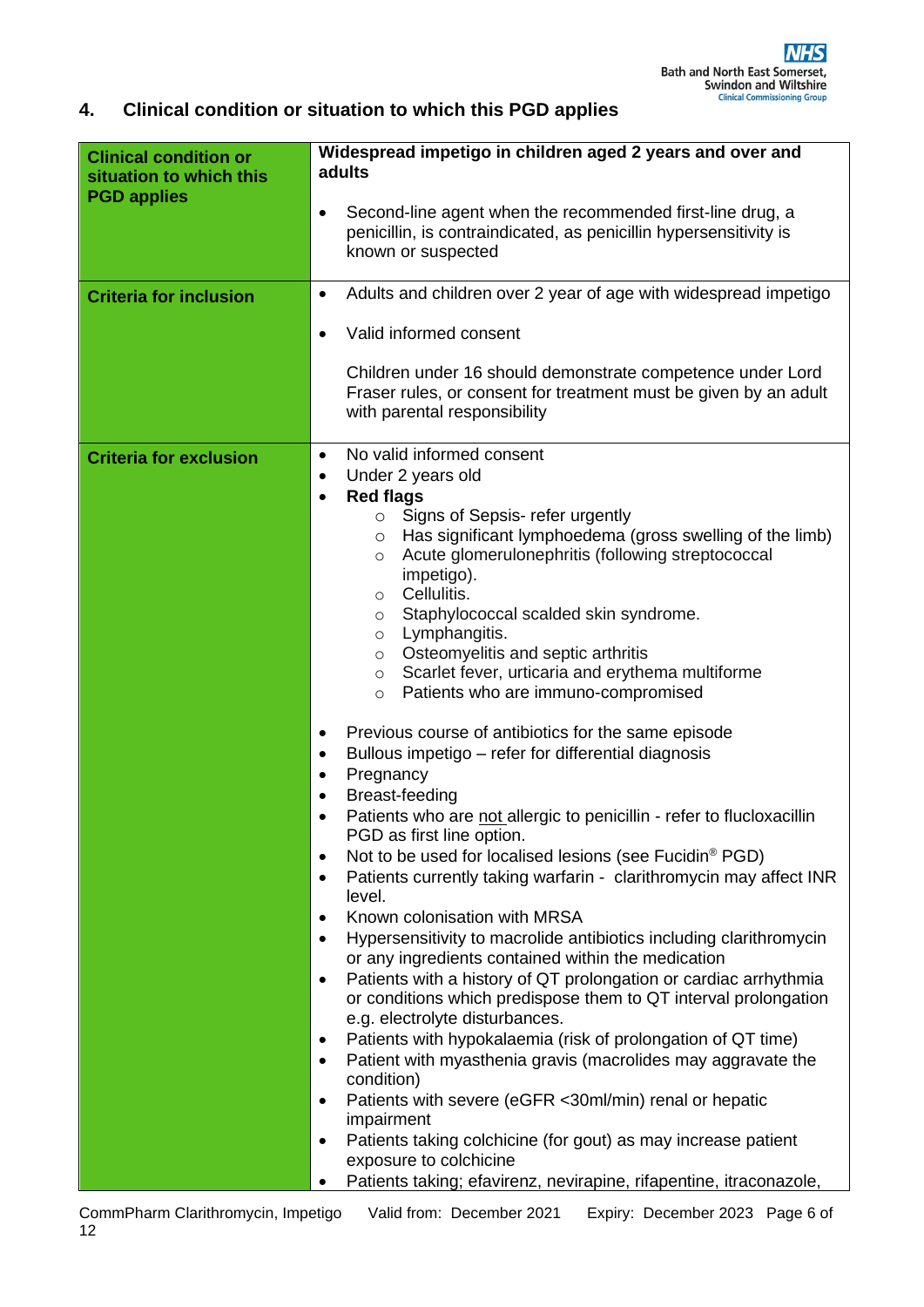|                                                  | digoxin, tolterodine, theophylline, triazolam, omeprazole,<br>sildenafil, tadalafil, vardenafil, cilostazol, methylprednisolone, oral<br>anticoagulants, quinine, sildenafil, alprazolam, midazolam,<br>disopyramide, rifabutin, phenytoin, ciclosporin, valproate,<br>vinblastine, sirolimus or tacrolimus. These drugs may have their<br>metabolism inhibited by the clarithromycin and their plasma<br>levels may increase.<br>Patients taking rifampicin, carbamazepine, phenobarbital, St<br>$\bullet$<br>John's wort, ritonavir. These drugs may increase the metabolism<br>of clarithromycin leading to reduced efficacy.<br>Patients currently taking ticagrelor or ranolazine<br>$\bullet$<br>Patients prescribed medication that can affect the QT interval<br>$\bullet$<br>including; cisapride, pimozide, astemizole, amiodarone, sotalol<br>and terfenadine<br>Patients currently taking ergotamine or dihydroergotamine<br>٠ |
|--------------------------------------------------|--------------------------------------------------------------------------------------------------------------------------------------------------------------------------------------------------------------------------------------------------------------------------------------------------------------------------------------------------------------------------------------------------------------------------------------------------------------------------------------------------------------------------------------------------------------------------------------------------------------------------------------------------------------------------------------------------------------------------------------------------------------------------------------------------------------------------------------------------------------------------------------------------------------------------------------------|
| <b>Cautions including any</b>                    | Hepatic dysfunction, including increased liver enzymes, and<br>$\bullet$<br>hepatocellular and/or cholestatic hepatitis, with or without                                                                                                                                                                                                                                                                                                                                                                                                                                                                                                                                                                                                                                                                                                                                                                                                   |
| relevant action to be<br>taken                   | jaundice, has been reported with clarithromycin. This hepatic                                                                                                                                                                                                                                                                                                                                                                                                                                                                                                                                                                                                                                                                                                                                                                                                                                                                              |
|                                                  | dysfunction may be severe and is usually reversible. Cases of                                                                                                                                                                                                                                                                                                                                                                                                                                                                                                                                                                                                                                                                                                                                                                                                                                                                              |
|                                                  | fatal hepatic failure have been reported. Some patients may have<br>had pre-existing hepatic disease or may have been taking other                                                                                                                                                                                                                                                                                                                                                                                                                                                                                                                                                                                                                                                                                                                                                                                                         |
|                                                  | hepatotoxic medicinal products. Patients should be advised to                                                                                                                                                                                                                                                                                                                                                                                                                                                                                                                                                                                                                                                                                                                                                                                                                                                                              |
|                                                  | stop treatment and contact their doctor if signs and symptoms of<br>hepatic disease develop, such as anorexia, jaundice, dark urine,                                                                                                                                                                                                                                                                                                                                                                                                                                                                                                                                                                                                                                                                                                                                                                                                       |
|                                                  | pruritus, or tender abdomen.                                                                                                                                                                                                                                                                                                                                                                                                                                                                                                                                                                                                                                                                                                                                                                                                                                                                                                               |
|                                                  | Each 5ml constituted suspension contains: 2928.50mg of sucrose<br>$\bullet$<br>and 20mg of aspartame                                                                                                                                                                                                                                                                                                                                                                                                                                                                                                                                                                                                                                                                                                                                                                                                                                       |
|                                                  |                                                                                                                                                                                                                                                                                                                                                                                                                                                                                                                                                                                                                                                                                                                                                                                                                                                                                                                                            |
| Action to be taken if the<br>patient is excluded | Record reasons for exclusion and any action(s) taken in patient<br>$\bullet$<br>notes                                                                                                                                                                                                                                                                                                                                                                                                                                                                                                                                                                                                                                                                                                                                                                                                                                                      |
|                                                  | Document advice given and the decision reached<br>$\bullet$                                                                                                                                                                                                                                                                                                                                                                                                                                                                                                                                                                                                                                                                                                                                                                                                                                                                                |
|                                                  | Advise patient on alternative treatment.<br>$\bullet$<br>Refer to a GP if appropriate<br>$\bullet$                                                                                                                                                                                                                                                                                                                                                                                                                                                                                                                                                                                                                                                                                                                                                                                                                                         |
| Action to be taken if the                        | Record reasons for decline and any action(s) taken in patient<br>$\bullet$                                                                                                                                                                                                                                                                                                                                                                                                                                                                                                                                                                                                                                                                                                                                                                                                                                                                 |
| patient or carer declines                        | notes                                                                                                                                                                                                                                                                                                                                                                                                                                                                                                                                                                                                                                                                                                                                                                                                                                                                                                                                      |
| treatment                                        | Advise patient on alternative treatment.<br>$\bullet$                                                                                                                                                                                                                                                                                                                                                                                                                                                                                                                                                                                                                                                                                                                                                                                                                                                                                      |
|                                                  | Document advice given and the decision reached<br>$\bullet$<br>Refer to a GP if appropriate<br>$\bullet$                                                                                                                                                                                                                                                                                                                                                                                                                                                                                                                                                                                                                                                                                                                                                                                                                                   |
| <b>Arrangements for referral</b>                 | Clinical information should be sent to the patient's GP in<br>$\bullet$                                                                                                                                                                                                                                                                                                                                                                                                                                                                                                                                                                                                                                                                                                                                                                                                                                                                    |
| for medical advice                               | accordance with local protocols                                                                                                                                                                                                                                                                                                                                                                                                                                                                                                                                                                                                                                                                                                                                                                                                                                                                                                            |
|                                                  |                                                                                                                                                                                                                                                                                                                                                                                                                                                                                                                                                                                                                                                                                                                                                                                                                                                                                                                                            |

## **5. Description of treatment**

| Name, strength &<br>formulation of drug | CLARITHROMYCIN oral suspension paediatric 125mg/5ml<br>CLARITHROMYCIN oral suspension paediatric 250mg/5ml<br>CLARITHROMYCIN tablets 250mg<br>CLARITHROMYCIN tablets 500mg |
|-----------------------------------------|----------------------------------------------------------------------------------------------------------------------------------------------------------------------------|
| <b>Legal category</b>                   | Prescription-only medicine (POM)                                                                                                                                           |
| Route / method of<br>administration     | <b>ORAL</b>                                                                                                                                                                |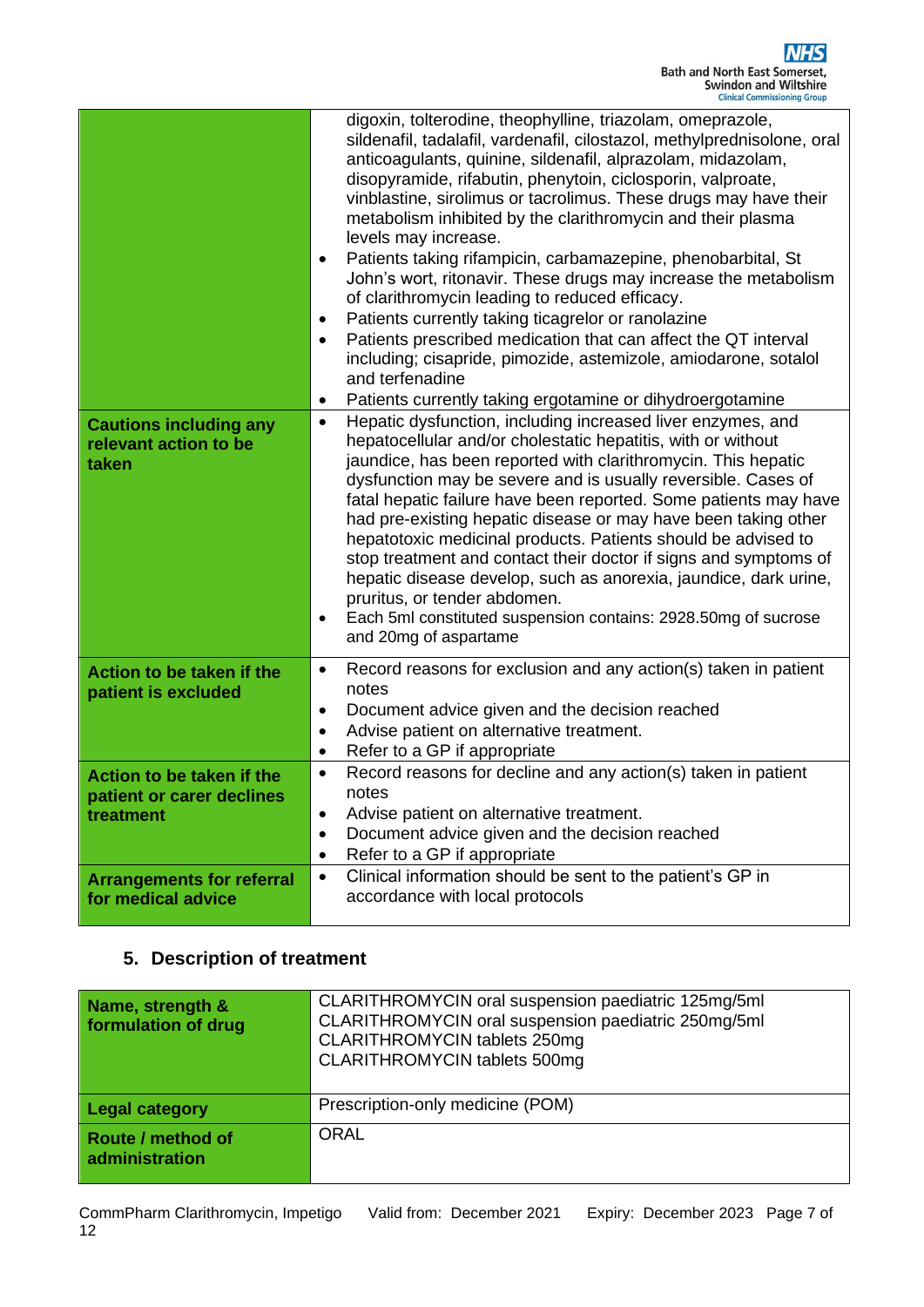| Dose and frequency of<br>administration | Children aged 2 - 12 years<br>Bodyweight $8 - 11$ kg = 62.5mg every 12 hours (2.5ml of 125mg/5ml)<br>Bodyweight $12 - 19$ kg = 125mg every 12 hours (5ml of 125mg/5ml)<br>Bodyweight $20 - 29$ kg = 187.5mg every 12 hours (7.5ml of<br>125mg/5ml)<br>Bodyweight $30 - 40$ kg = 250mg every 12 hours (5ml of 250mg/5ml)<br>Children aged 12 - 17 years<br>250mg (1 x 250mg tablet or 5ml of 250mg/5ml suspension, only if<br>patient is not able to swallow) every 12 hours<br><b>Adults</b><br>250mg every 12 hours                                                                                                                                                                                                                                                                                                                                                                                                                                                                                                                                                                                                                                                                                  |
|-----------------------------------------|-------------------------------------------------------------------------------------------------------------------------------------------------------------------------------------------------------------------------------------------------------------------------------------------------------------------------------------------------------------------------------------------------------------------------------------------------------------------------------------------------------------------------------------------------------------------------------------------------------------------------------------------------------------------------------------------------------------------------------------------------------------------------------------------------------------------------------------------------------------------------------------------------------------------------------------------------------------------------------------------------------------------------------------------------------------------------------------------------------------------------------------------------------------------------------------------------------|
| <b>Duration of treatment</b>            | FIVE days                                                                                                                                                                                                                                                                                                                                                                                                                                                                                                                                                                                                                                                                                                                                                                                                                                                                                                                                                                                                                                                                                                                                                                                             |
| <b>Quantity to be supplied</b>          | 70ml x clarithromycin paediatric oral suspension (if body weight<br>20Kg or above dose 2x70ml)<br>10 x clarithromycin 250mg tablets                                                                                                                                                                                                                                                                                                                                                                                                                                                                                                                                                                                                                                                                                                                                                                                                                                                                                                                                                                                                                                                                   |
|                                         | Supply the minimum number of full packs sufficient to complete the<br>course. Note the expiry of oral suspension once reconstituted. The<br>suspension must be prepared by tapping the bottle to loosen the<br>powder then adding the required volume of tap water (as stated on<br>the pack). Agitate rapidly for a few seconds to ensure all powder is<br>wetted and uniformly suspended.                                                                                                                                                                                                                                                                                                                                                                                                                                                                                                                                                                                                                                                                                                                                                                                                           |
|                                         | Containers should be marked with the length of course, and expiry<br>date of reconstituted oral suspension where appropriate. Ensure<br>appropriately labelled with the patient's name, date and Pharmacy<br>contact details.                                                                                                                                                                                                                                                                                                                                                                                                                                                                                                                                                                                                                                                                                                                                                                                                                                                                                                                                                                         |
| <b>Storage</b>                          | Stock must be stored in conditions in line with SPC, which is<br>available from the electronic Medicines Compendium website:<br>www.medicines.org.uk<br>Do not store above 25°C.                                                                                                                                                                                                                                                                                                                                                                                                                                                                                                                                                                                                                                                                                                                                                                                                                                                                                                                                                                                                                      |
| <b>Drug interactions</b>                | Concomitant use of clarithromycin with lovastatin or simvastatin<br>$\bullet$<br>is contraindicated as these statins are extensively metabolized by<br>CYP3A4 and concomitant treatment with clarithromycin<br>increases their plasma concentration, which increases the risk of<br>myopathy, including rhabdomyolysis. Reports of rhabdomyolysis<br>have been received for patients taking clarithromycin<br>concomitantly with these statins. Advise patients to discontinue<br>their statin whilst taking clarithromycin<br>The following drugs or drug classes are known or suspected to<br>$\bullet$<br>be metabolized by the same CYP3A isozyme: alprazolam,<br>astemizole, carbamazepine, cilostazol, cisapride, cyclosporine,<br>disopyramide, ergot alkaloids, lovastatin, methylprednisolone,<br>midazolam, omeprazole, oral anticoagulants (e.g. warfarin),<br>atypical antipsychotics (e.g. quetiapine), pimozide, quinidine,<br>rifabutin, sildenafil, simvastatin, sirolimus, tacrolimus,<br>terfenadine, triazolam and vinblastine, but this list is not<br>comprehensive. Drugs interacting by similar mechanisms through<br>other isozymes within the cytochrome P450 system include |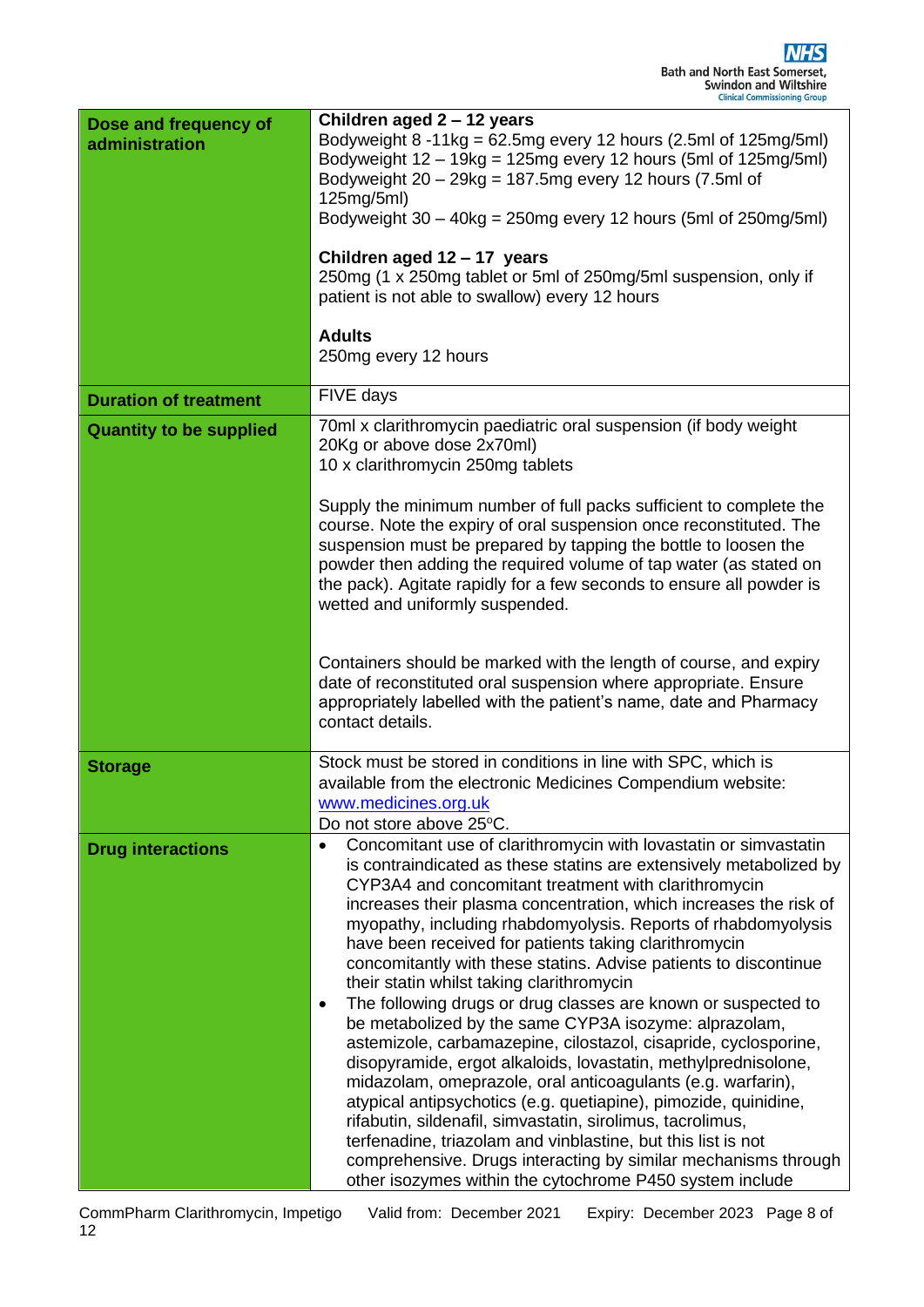|                                                                   | phenytoin, theophylline and valproate.<br>Caution is advised regarding the concomitant administration of<br>$\bullet$<br>clarithromycin and calcium channel blockers metabolized by<br>CYP3A4 (e.g., verapamil, amlodipine, diltiazem) due to the risk of<br>hypotension.<br>A detailed list of drug interactions is available in the SPC, which<br>is available from the electronic Medicines Compendium<br>website: www.medicines.org.uk                                                                                                                                                                                                                                                                                                                                                                                                                                                                                                                                                                                                                                                                                                                                                                                                                                                                                                                                                                                                                                                                                                                                                                                                                                                                                                                                                                                                                                                                                                                                                                                                                                                                                                                                                                                                                                                                                                                                                                                                                                                                                       |  |
|-------------------------------------------------------------------|----------------------------------------------------------------------------------------------------------------------------------------------------------------------------------------------------------------------------------------------------------------------------------------------------------------------------------------------------------------------------------------------------------------------------------------------------------------------------------------------------------------------------------------------------------------------------------------------------------------------------------------------------------------------------------------------------------------------------------------------------------------------------------------------------------------------------------------------------------------------------------------------------------------------------------------------------------------------------------------------------------------------------------------------------------------------------------------------------------------------------------------------------------------------------------------------------------------------------------------------------------------------------------------------------------------------------------------------------------------------------------------------------------------------------------------------------------------------------------------------------------------------------------------------------------------------------------------------------------------------------------------------------------------------------------------------------------------------------------------------------------------------------------------------------------------------------------------------------------------------------------------------------------------------------------------------------------------------------------------------------------------------------------------------------------------------------------------------------------------------------------------------------------------------------------------------------------------------------------------------------------------------------------------------------------------------------------------------------------------------------------------------------------------------------------------------------------------------------------------------------------------------------------|--|
| <b>Identification &amp;</b><br>management of adverse<br>reactions | Side effects are usually mild and transient<br>Common<br>Insomnia, dysgeusia, headache, taste perversion,<br>$\circ$<br>vasodilation, diarrhoea, vomiting, dyspepsia, nausea,<br>abdominal pain, abnormal liver function test, rash,<br>hyperhidrosis,<br>Uncommon<br>$\bullet$<br>Cellulitis, candidiasis, gastroenteritis infection, vaginal<br>$\circ$<br>infection, leukopenia, neutropenia, thrombocythemia,<br>eosinophilia, anaphylactoid reaction, hypersensitivity,<br>anorexia, decreased appetite, anxiety, nervousness, loss of<br>consciousness, dyskinesia, dizziness, somnolence, tremor,<br>vertigo, hearing impaired, tinnitus, cardiac arrest, atrial<br>fibrillation, electrocardiogram QT prolonged, extrasystoles,<br>palpitations, asthma <sup>1</sup> , epistaxis, pulmonary embolism,<br>oesophagitis, gastrooesophageal reflux disease, gastritis,<br>proctalgia, stomatitis, glossitis, abdominal distension,<br>constipation, dry mouth, eructation, flatulence, cholestasis <sup>4</sup> ,<br>hepatitis <sup>4</sup> , alanine aminotransferase increased, aspartate<br>aminotransferase increased, gamma-glutamyltransferase<br>increased, dermatitis bullous, pruritus, urticaria, rash maculo-<br>papular, muscle spasms, musculoskeletal stiffness, myalgia,<br>blood creatinine increased, blood urea increased, malaise,<br>pyrexia, asthenia, chest pain, chills, fatigue, albumin globulin<br>ratio abnormal, blood alkaline phosphatase increased, blood<br>lactate dehydrogenase increased<br>Unknown<br>$\bullet$<br>Pseudomembranous colitis, erysipelas, agranulocytosis,<br>$\circ$<br>thrombocytopenia, anaphylactic reaction, angioedema,<br>psychotic disorder, confusional state, depersonalisation,<br>depression, disorientation, hallucination, abnormal, dreams,<br>mania, convulsion, ageusia, parosmia, anosmia,<br>paraesthesia, deafness, haemorrhage, Torsade de pointes,<br>ventricular tachycardia, ventricular fibrillation, pancreatitis<br>acute, tongue discolouration, tooth discolouration, hepatic<br>failure, jaundice hepatocellular, Stevens-Johnson syndrome,<br>toxic epidermal necrolysis, drug rash with eosinophilia and<br>systemic symptoms (DRESS), acne, acute generalised<br>exanthematous pustulosis (AGEP), rhabdomyolysis,<br>myopathy, renal failure, nephritis interstitial, international<br>normalised ratio increased, prothrombin time prolonged,<br>urine colour abnormal<br>Use the Yellow Card System to report unexpected adverse drug |  |
|                                                                   | reactions directly to the CSM. Guidance on the use of the Yellow                                                                                                                                                                                                                                                                                                                                                                                                                                                                                                                                                                                                                                                                                                                                                                                                                                                                                                                                                                                                                                                                                                                                                                                                                                                                                                                                                                                                                                                                                                                                                                                                                                                                                                                                                                                                                                                                                                                                                                                                                                                                                                                                                                                                                                                                                                                                                                                                                                                                 |  |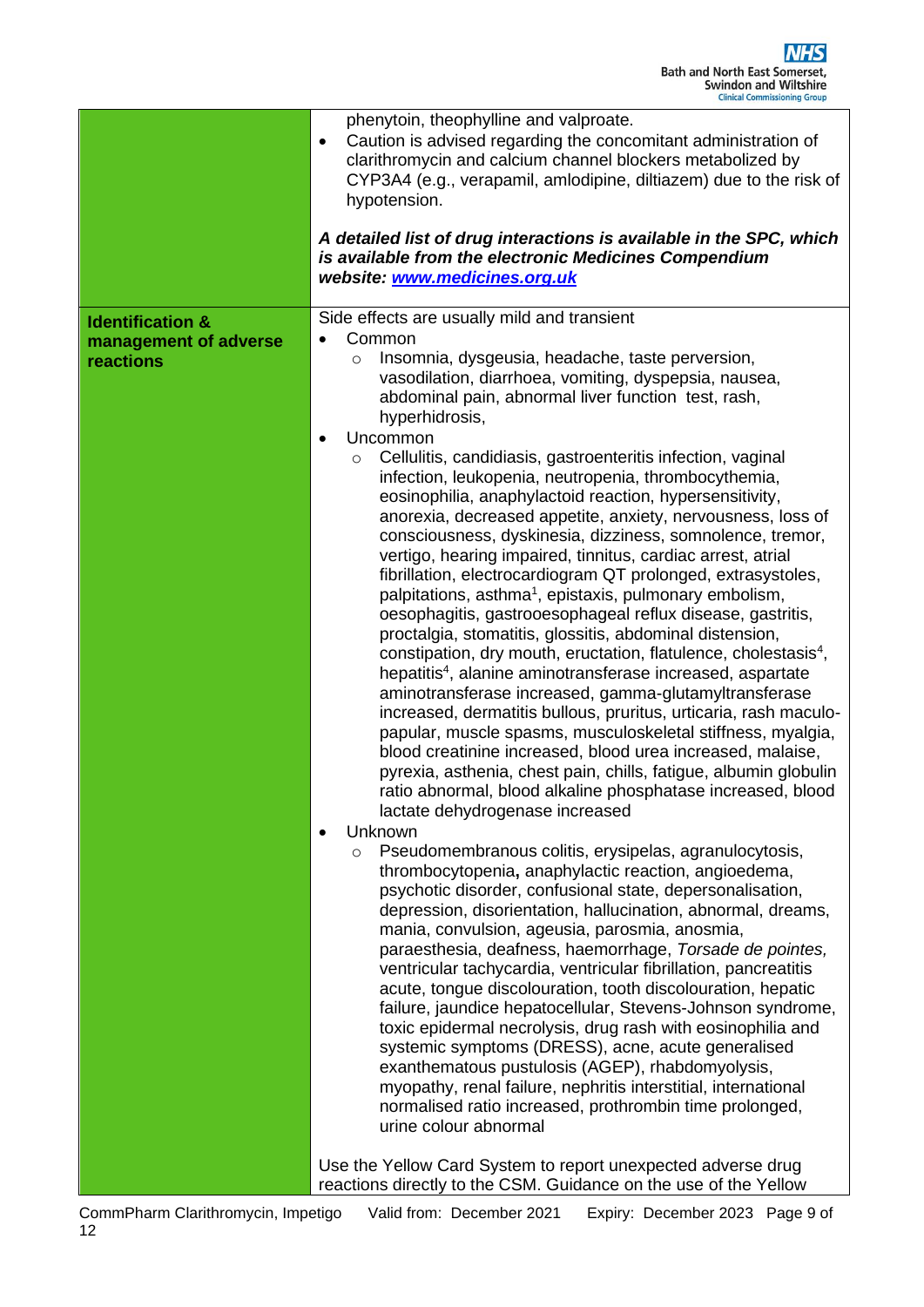|                                                     | Card System and Yellow Cards are available in the current BNF or                                                   |  |  |  |
|-----------------------------------------------------|--------------------------------------------------------------------------------------------------------------------|--|--|--|
|                                                     | via www.yellowcard.gov.uk                                                                                          |  |  |  |
|                                                     |                                                                                                                    |  |  |  |
|                                                     | A detailed list of adverse reactions is available in the SPC,                                                      |  |  |  |
|                                                     | which is available from the electronic Medicines Compendium<br>website: www.medicines.org.uk                       |  |  |  |
|                                                     | Healthcare professionals and patients/carers are encouraged to                                                     |  |  |  |
| <b>Management of and</b><br>reporting procedure for | report suspected adverse reactions to the Medicines and                                                            |  |  |  |
| adverse reactions                                   | Healthcare products Regulatory Agency (MHRA) using the Yellow                                                      |  |  |  |
|                                                     | Card reporting scheme on: https://yellowcard.mhra.gov.uk                                                           |  |  |  |
|                                                     | Record all adverse drug reactions (ADRs) in the patient's medical<br>$\bullet$                                     |  |  |  |
|                                                     | record.                                                                                                            |  |  |  |
|                                                     | Report via organisation incident policy.<br>٠                                                                      |  |  |  |
|                                                     | If anaphylaxis management may be required include this                                                             |  |  |  |
|                                                     | information here (e.g. adrenaline to be held/resuscitation team                                                    |  |  |  |
|                                                     | details)                                                                                                           |  |  |  |
| <b>Written information to be</b>                    | Give marketing authorisation holder's patient information leaflet<br>$\bullet$<br>(PIL) provided with the product. |  |  |  |
| given to patient or carer                           | Provide PIL on impetigo, which can be downloaded from the<br>$\bullet$                                             |  |  |  |
|                                                     | <b>British of Dermatologists website</b>                                                                           |  |  |  |
|                                                     | http://www.bad.org.uk/shared/get-                                                                                  |  |  |  |
|                                                     | file.ashx?id=211&itemtype=document                                                                                 |  |  |  |
|                                                     | Information on impetigo can be downloaded from the NHS<br>$\bullet$                                                |  |  |  |
|                                                     | choices website http://www.nhs.uk/conditions for patients                                                          |  |  |  |
|                                                     |                                                                                                                    |  |  |  |
| Patient advice / follow up                          | Explain that impetigo is not usually serious but can spread if not<br>$\bullet$<br>treated.                        |  |  |  |
| treatment                                           | Reassure the patient that impetigo usually heals completely<br>$\bullet$                                           |  |  |  |
|                                                     | without scarring and that serious complications are rare                                                           |  |  |  |
|                                                     | Take the antibiotics at regular intervals and complete the course<br>$\bullet$                                     |  |  |  |
|                                                     | supplied, even if feeling better                                                                                   |  |  |  |
|                                                     | Advised to stop treatment and contact their doctor if signs and<br>$\bullet$                                       |  |  |  |
|                                                     | symptoms of hepatic disease develop, such as anorexia,                                                             |  |  |  |
|                                                     | jaundice, dark urine, pruritus, or tender abdomen.                                                                 |  |  |  |
|                                                     | Discuss side effects and advise to come back if side effects<br>occur                                              |  |  |  |
|                                                     | Give safety netting advice/see GP if lesions are not improving 5<br>$\bullet$                                      |  |  |  |
|                                                     | days after initiation of clarithromycin or are becoming more                                                       |  |  |  |
|                                                     | widespread and consider red flags.                                                                                 |  |  |  |
|                                                     | Advice on management of impetigo including hygiene measures<br>$\bullet$                                           |  |  |  |
|                                                     | to aid healing, including recommending that the person washes                                                      |  |  |  |
|                                                     | the affected area with soapy water. Advise patient to try not to                                                   |  |  |  |
|                                                     | touch patches of impetigo and if they do to wash hands<br>afterwards.                                              |  |  |  |
|                                                     | Avoid scratching affected areas and keep fingernails clean and<br>$\bullet$                                        |  |  |  |
|                                                     | cut short.                                                                                                         |  |  |  |
|                                                     | Don't share towels, clothing, bathwater or flannels etc. until the<br>$\bullet$                                    |  |  |  |
|                                                     | infection has cleared.                                                                                             |  |  |  |
|                                                     | Children and adults should be advised to stay away from school<br>$\bullet$                                        |  |  |  |
|                                                     | and other childcare facilities or work until the lesions are healed                                                |  |  |  |
|                                                     | dry and crusted over or 48 hours after clarithromycin treatment                                                    |  |  |  |
|                                                     | has started.<br>Food handlers are required by law to inform employers<br>$\bullet$                                 |  |  |  |
|                                                     | immediately if they have impetigo                                                                                  |  |  |  |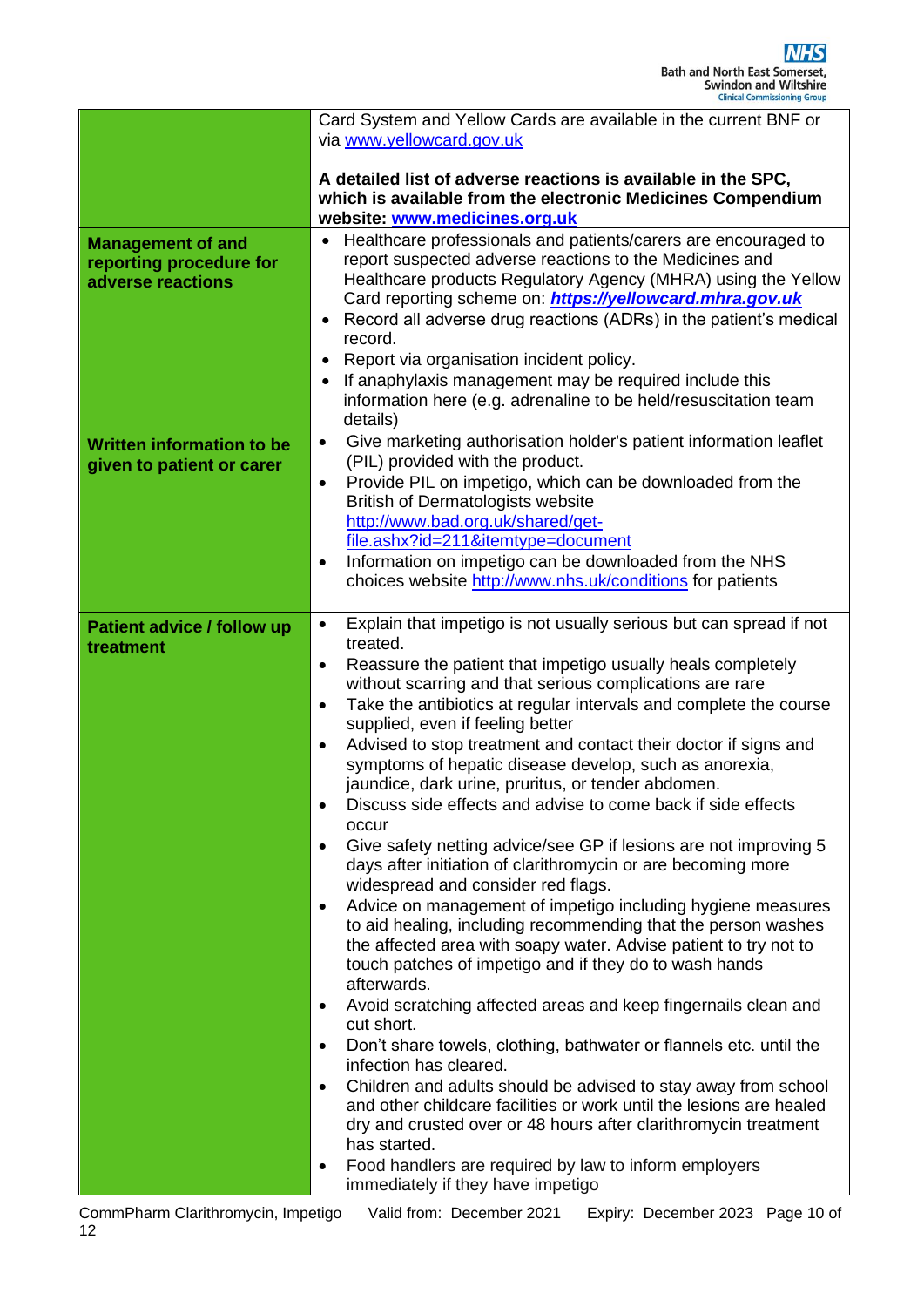|                | Advise on symptom relief including appropriate 'over the counter'<br>$\bullet$<br>analgesia.<br>Advise the patient or their carer to return any tablets or<br>$\bullet$<br>suspension remaining at completion of course to their community<br>pharmacist for disposal                                                                                                                                                                                                                                                                                                                                                                                                                                                                                                                                                                                                                                                                                                                                                                                                                                                                        |
|----------------|----------------------------------------------------------------------------------------------------------------------------------------------------------------------------------------------------------------------------------------------------------------------------------------------------------------------------------------------------------------------------------------------------------------------------------------------------------------------------------------------------------------------------------------------------------------------------------------------------------------------------------------------------------------------------------------------------------------------------------------------------------------------------------------------------------------------------------------------------------------------------------------------------------------------------------------------------------------------------------------------------------------------------------------------------------------------------------------------------------------------------------------------|
| <b>Records</b> | Record:<br>that valid informed consent was given<br>$\bullet$<br>name/signature of individual, address, date of birth and GP with<br>$\bullet$<br>whom the individual is registered (if relevant)<br>History, examination, investigations, diagnosis<br>$\bullet$<br>Drug history including any allergies<br>$\bullet$<br>name of registered health professional<br>$\bullet$<br>name and brand of medication supplied/administered<br>$\bullet$<br>date and time of supply/administration<br>$\bullet$<br>dose, form and route of supply/administration<br>$\bullet$<br>quantity supplied/administered<br>$\bullet$<br>batch number and expiry date (if applicable)<br>$\bullet$<br>advice given, including advice given if excluded or declines<br>$\bullet$<br>treatment<br>details of any adverse drug reactions and actions taken<br>$\bullet$<br>supplied via Patient Group Direction (PGD)<br>$\bullet$<br>Referral arrangements (including self-care)<br>$\bullet$<br>Add patient name and date of supply to the pack before issuing.<br>$\bullet$<br>Liquid dose forms must include the expiry date of reconstituted<br>suspension. |
|                | Records should be signed and dated (or a password controlled<br>e-records).<br>All records should be clear, legible and contemporaneous.<br>A record of all individuals receiving treatment under this PGD<br>should also be kept for audit purposes in accordance with local<br>policy.                                                                                                                                                                                                                                                                                                                                                                                                                                                                                                                                                                                                                                                                                                                                                                                                                                                     |

# **6. Key references**

| <b>Key references</b> | Summary of Product Characteristics for clarithromycin (available at<br>$\bullet$<br>www.emc.medicines.org.uk |
|-----------------------|--------------------------------------------------------------------------------------------------------------|
|                       | British National Formulary (available online at<br>$\bullet$<br>www.medicinescomplete.com)                   |
|                       | British National Formulary for Children (available online at<br>$\bullet$                                    |
|                       | www.medicinescomplete.com)                                                                                   |
|                       | <b>BSW Antimicrobial Prescribing Guidelines available</b><br>$\bullet$                                       |
|                       | (available online at https://prescribing.bswccg.nhs.uk/wpdm-                                                 |
|                       | package/wiltshire-swindon-banes-primary-care-antibiotic-guidance-jan-                                        |
|                       | 2019-nice-update)                                                                                            |
|                       | NICE Clinical Knowledge Summaries (available at<br>$\bullet$                                                 |
|                       | https://cks.nice.org.uk/impetigo)                                                                            |
|                       | NICE NG 153 Impetigo: antimicrobial prescribing<br>$\bullet$                                                 |
|                       | (available online at                                                                                         |
|                       | https://www.nice.org.uk/guidance/ng153/resources/visual-summary-pdf-                                         |
|                       | 7084853533)                                                                                                  |
|                       |                                                                                                              |
|                       |                                                                                                              |